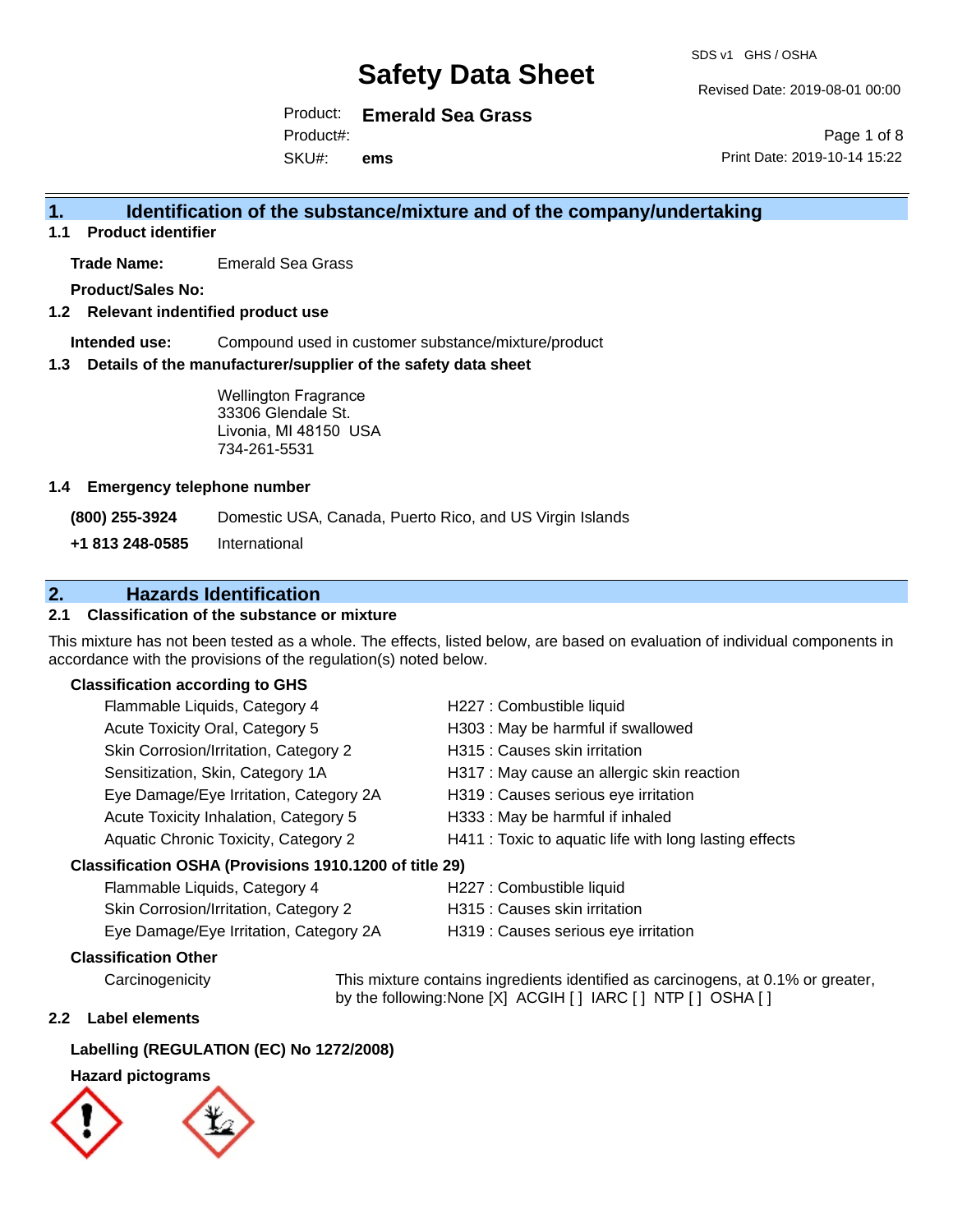#### Revised Date: 2019-08-01 00:00

Product: **Emerald Sea Grass**

Product#:

SKU#: **ems**

Page 2 of 8 Print Date: 2019-10-14 15:22

| <b>Signal Word: Warning</b>     |                                                                                                                                       |
|---------------------------------|---------------------------------------------------------------------------------------------------------------------------------------|
| <b>Hazard statments</b>         |                                                                                                                                       |
| H <sub>227</sub>                | Combustible liquid                                                                                                                    |
| H303                            | May be harmful if swallowed                                                                                                           |
| H <sub>315</sub>                | Causes skin irritation                                                                                                                |
| H317                            | May cause an allergic skin reaction                                                                                                   |
| H319                            | Causes serious eye irritation                                                                                                         |
| H <sub>333</sub>                | May be harmful if inhaled                                                                                                             |
| H411                            | Toxic to aquatic life with long lasting effects                                                                                       |
| <b>Precautionary Statements</b> |                                                                                                                                       |
| <b>Prevention:</b>              |                                                                                                                                       |
| P235                            | Keep cool                                                                                                                             |
| P264                            | Wash hands thoroughly after handling                                                                                                  |
| P272                            | Contaminated work clothing should not be allowed out of the workplace                                                                 |
| P273                            | Avoid release to the environment                                                                                                      |
| <b>Response:</b>                |                                                                                                                                       |
| $P302 + P352$                   | IF ON SKIN: Wash with soap and water                                                                                                  |
| $P304 + P312$                   | IF INHALED: Call a POISON CENTER or doctor/physician if you feel unwell                                                               |
| $P305 + P351 + P338$            | IF IN EYES: Rinse cautiously with water for several minutes Remove contact lenses if<br>present and easy to do. continue rinsing      |
| P312                            | Call a POISON CENTER or doctor/physician if you feel unwell                                                                           |
| $P333 + P313$                   | If skin irritation or a rash occurs: Get medical advice/attention                                                                     |
| P337 + P313                     | If eye irritation persists: Get medical advice/attention                                                                              |
| P362                            | Take off contaminated clothing and wash before reuse                                                                                  |
| P363                            | Wash contaminated clothing before reuse                                                                                               |
| P370 + P378                     | In case of fire: Use Carbon dioxide (CO2), Dry chemical, or Foam for extinction. Do not use<br>a direct water jet on burning material |
| P391                            | <b>Collect Spillage</b>                                                                                                               |

### **2.3 Other Hazards**

**no data available**

## **3. Composition/Information on Ingredients**

### **3.1 Mixtures**

This product is a complex mixture of ingredients, which contains among others the following substance(s), presenting a health or environmental hazard within the meaning of the UN Globally Harmonized System of Classification and Labeling of Chemicals (GHS):

| CAS#<br>Ingredient                 | EC#                       | Conc.<br>Range | <b>GHS Classification</b>    |
|------------------------------------|---------------------------|----------------|------------------------------|
| 120-51-4<br><b>Benzyl Benzoate</b> | 204-402-9                 | $2 - 5\%$      | H302; H313; H400; H411       |
| 18479-58-8                         | 242-362-4                 | $2 - 5 \%$     | H227; H303; H315; H319; H402 |
|                                    | 2,6-dimethyloct-7-en-2-ol |                |                              |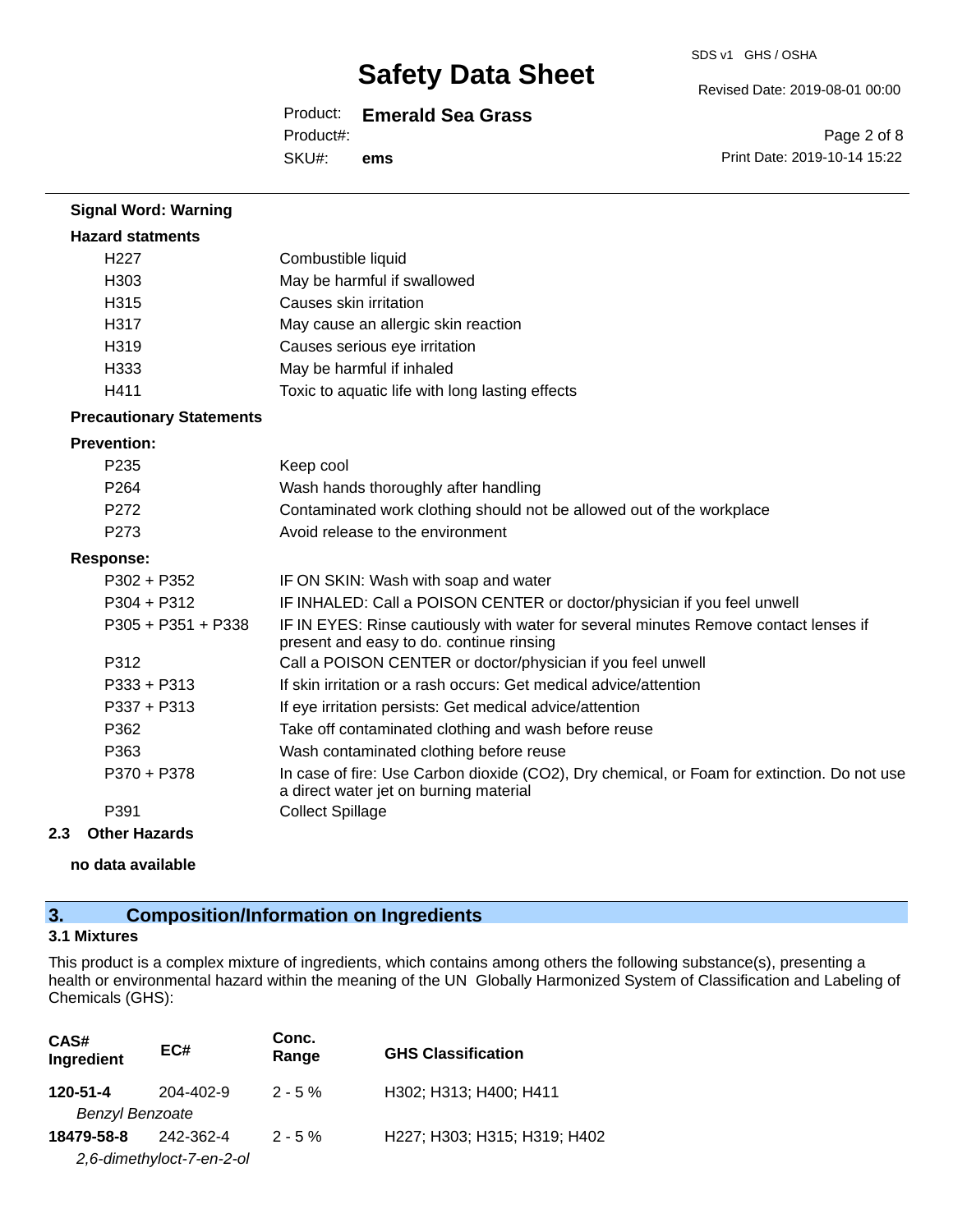SDS v1 GHS / OSHA

### Revised Date: 2019-08-01 00:00

## Product: **Emerald Sea Grass**

Product#:

SKU#: **ems**

Page 3 of 8 Print Date: 2019-10-14 15:22

| $\overline{CAS}$ #                                       | EC#                                 | Conc.                                           |                                     |
|----------------------------------------------------------|-------------------------------------|-------------------------------------------------|-------------------------------------|
| Ingredient                                               |                                     | Range                                           | <b>GHS Classification</b>           |
| 105-95-3                                                 | 203-347-8                           | $2 - 5%$                                        | H401                                |
| Ethylene brassylate                                      |                                     |                                                 |                                     |
| 118-58-1                                                 | 204-262-9                           | $2 - 5%$                                        | H303; H317; H320; H401; H412        |
| <b>Benzyl Salicylate</b>                                 |                                     |                                                 |                                     |
| 2050-08-0                                                | 218-080-2                           | $2 - 5%$                                        | H302; H400; H410                    |
| Amyl salicylate                                          |                                     |                                                 |                                     |
| 54830-99-8                                               | 259-367-2                           | $2 - 5%$                                        | H303; H316; H402                    |
|                                                          | Acetoxydihydrodicyclopentadiene     |                                                 |                                     |
| 1222-05-5                                                | 214-946-9                           | $2 - 5%$                                        | H316; H400; H410                    |
|                                                          | Hexamethylindanopyran               |                                                 |                                     |
| 24851-98-7                                               | 246-495-9                           | $2 - 5%$                                        | H402                                |
|                                                          | Methyldihydrojasmonate              |                                                 |                                     |
| $140 - 11 - 4$                                           | 205-399-7                           | $1 - 2%$                                        | H303; H401; H412                    |
| Benzyl acetate                                           |                                     |                                                 |                                     |
| 80-54-6                                                  | 201-289-8                           | $1 - 2%$                                        | H227; H302; H315; H317; H361; H401; |
|                                                          | <b>Butylphenyl Methylpropional</b>  |                                                 | H412                                |
| 78-70-6                                                  | 201-134-4                           | $1 - 2%$                                        | H227; H303; H315; H317; H319; H402  |
| Linalool                                                 |                                     |                                                 |                                     |
| 5989-27-5                                                | 227-813-5                           | $1 - 2%$                                        | H226; H304; H315; H317; H400; H410  |
| Limonene                                                 |                                     |                                                 |                                     |
| 28219-61-6                                               | 248-908-8                           | $1 - 2%$                                        | H319; H401; H411                    |
|                                                          | Ethyl trimethylcyclopentene butenol |                                                 |                                     |
| 470-82-6                                                 | 207-431-5                           | $1 - 2%$                                        | H226; H303; H316; H317              |
| Eucalyptol                                               |                                     |                                                 |                                     |
| 68737-61-1                                               | 272-113-5                           | $1 - 2%$                                        | H227; H303; H313; H315; H317; H401; |
|                                                          | Dimethyltetrahydro Benzaldehyde     |                                                 | H411                                |
| 36306-87-3                                               | 252-961-2                           | $1 - 2%$                                        | H315; H401; H411                    |
|                                                          |                                     | 3,3,5,5-Tetramethyl-4-ethoxyvinyl cyclohexanone |                                     |
| 67634-15-5                                               | 266-819-2                           | $1 - 2%$                                        | H315; H317; H400; H411              |
|                                                          | Ethyl 2,2-dimethylhydrocinnamal     |                                                 |                                     |
| 31906-04-4                                               | 250-863-4                           | $1 - 2%$                                        | H317; H402                          |
| Hydroxyisohexyl 3-cyclohexene carboxaldehyde             |                                     |                                                 |                                     |
| 19870-74-7                                               | 243-384-7                           | $1 - 2%$                                        | H317; H400; H410                    |
| Cedrol methyl ether                                      |                                     |                                                 |                                     |
| 5392-40-5                                                | 226-394-6                           | $0.1 - 1.0 %$                                   | H313; H315; H317; H319; H401        |
| Citral                                                   |                                     |                                                 |                                     |
| 1205-17-0                                                | 214-881-6                           | $0.1 - 1.0 %$                                   | H303; H317; H361; H401; H411        |
|                                                          |                                     | a-Methyl-1,3-benzodioxole-5-propionaldehyde     |                                     |
| See Section 16 for full text of GHS classification codes |                                     |                                                 |                                     |
|                                                          |                                     |                                                 |                                     |

See Section 16 for full text of GHS classification codes which where not shown in section 2

Total Hydrocarbon Content (%  $w/w$ ) = 2.86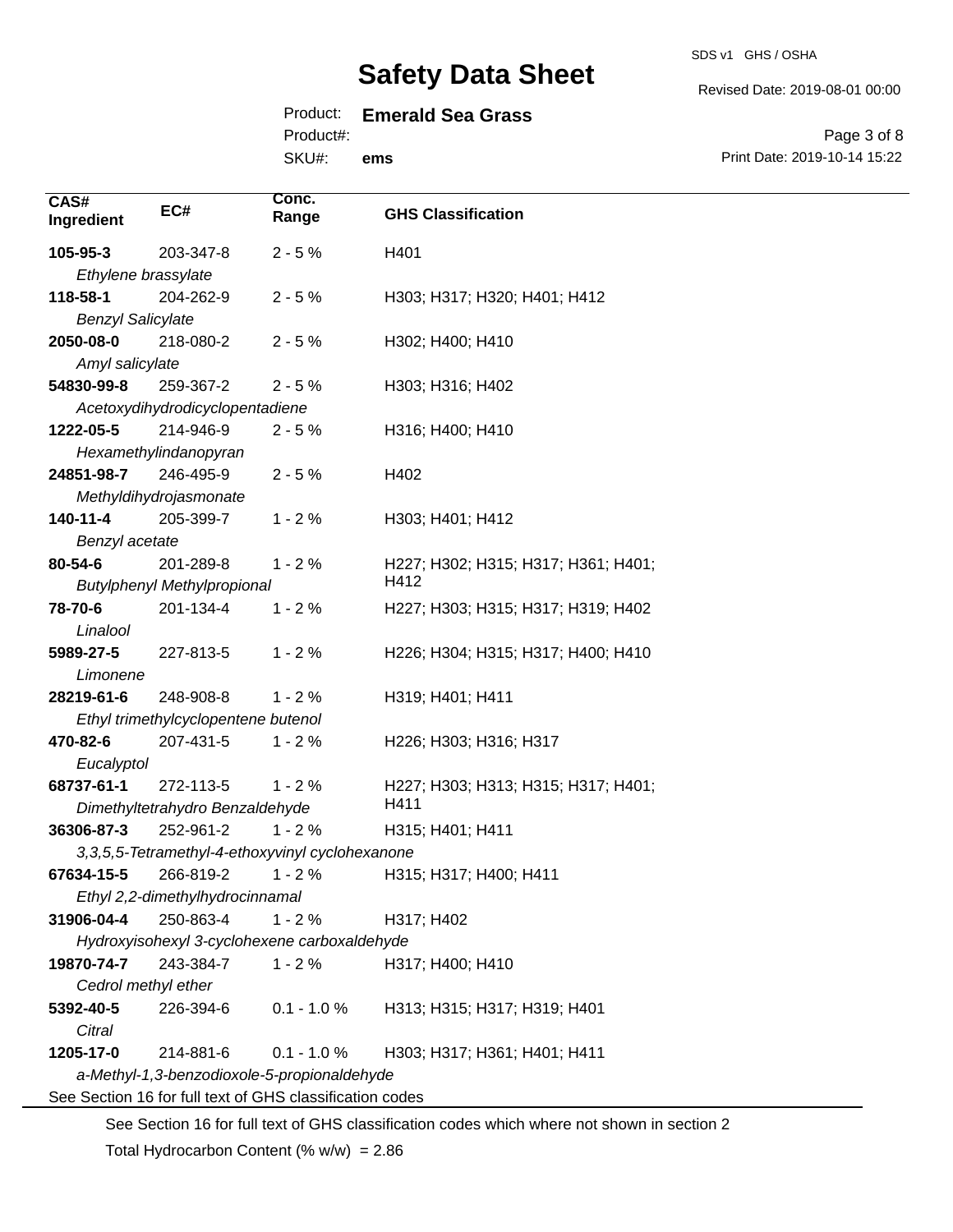SDS v1 GHS / OSHA

Revised Date: 2019-08-01 00:00

Product: **Emerald Sea Grass**

Product#:

SKU#: **ems**

Page 4 of 8 Print Date: 2019-10-14 15:22

| Remove from exposure site to fresh air and keep at rest.<br>Obtain medical advice.                            |  |
|---------------------------------------------------------------------------------------------------------------|--|
| Flush immediately with water for at least 15 minutes.<br>Contact physician if symptoms persist.               |  |
| Remove contaminated clothes. Wash thoroughly with water (and soap).<br>Contact physician if symptoms persist. |  |
| Rinse mouth with water and obtain medical advice.                                                             |  |
| Most important symptoms and effects, both acute and delayed                                                   |  |
| no data available                                                                                             |  |
| Refer to Section 2.2 "Hazard Statements"                                                                      |  |
| Indication of any immediate medical attention and special treatment needed<br>4.3                             |  |
| Refer to Section 2.2 "Response"                                                                               |  |
|                                                                                                               |  |
|                                                                                                               |  |
|                                                                                                               |  |
| Carbon dioxide (CO2), Dry chemical, Foam                                                                      |  |
| Do not use a direct water jet on burning material                                                             |  |
| Special hazards arising from the substance or mixture<br>5.2                                                  |  |
| Water may be ineffective                                                                                      |  |
|                                                                                                               |  |
|                                                                                                               |  |
|                                                                                                               |  |

### **6. Accidental Release Measures**

### **6.1 Personal precautions, protective equipment and emergency procedures**

Avoid inhalation and contact with skin and eyes. A self-contained breathing apparatus is recommended in case of a major spill.

### **6.2 Environmental precautions**

Keep away from drains, soil, and surface and groundwater.

### **6.3 Methods and materials for containment and cleaning up**

Clean up spillage promptly. Remove ignition sources. Provide adequate ventilation. Avoid excessive inhalation of vapors. Gross spillages should be contained by use of sand or inert powder and disposed of according to the local regulations.

### **6.4 Reference to other sections**

Not Applicable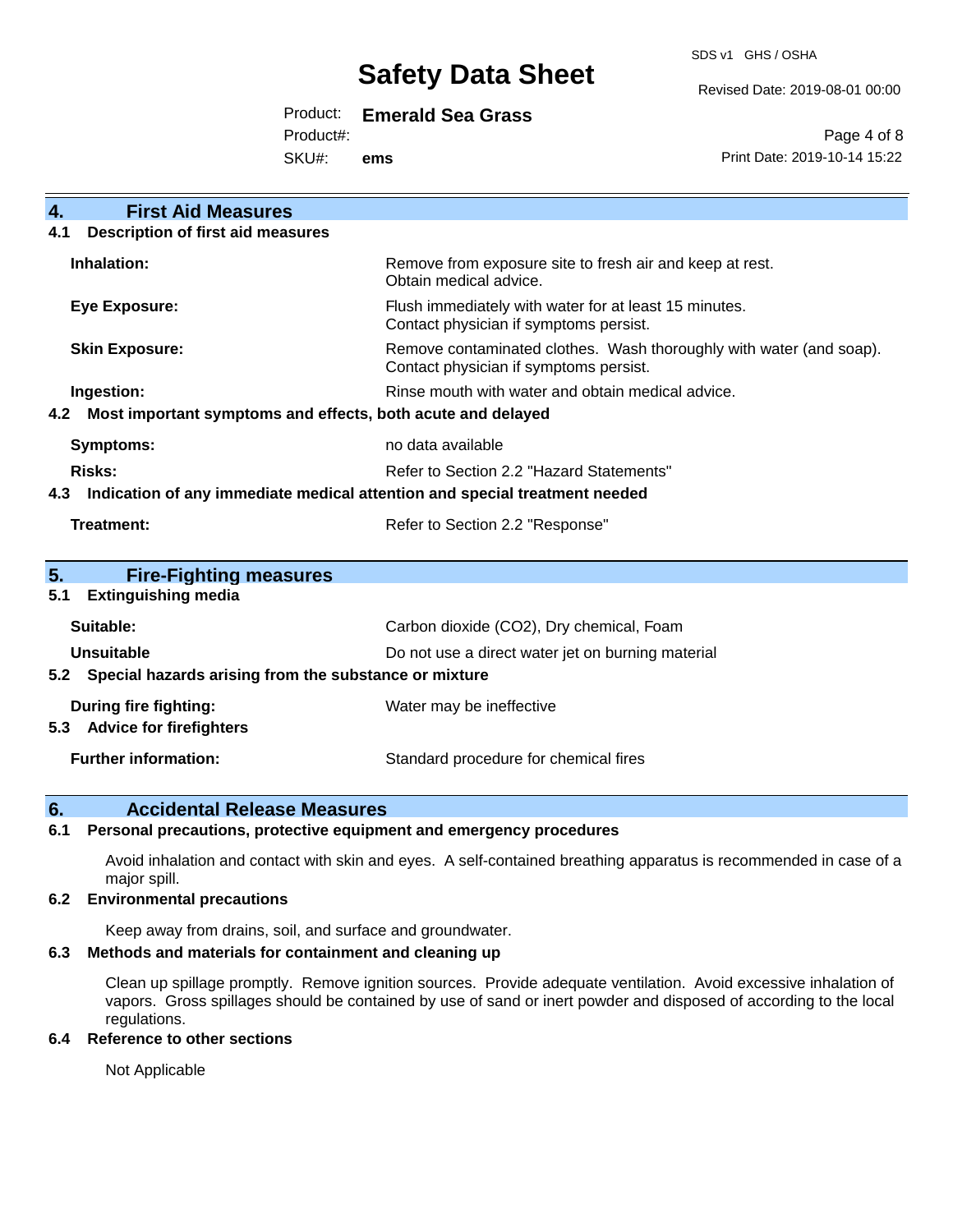Revised Date: 2019-08-01 00:00

Product: **Emerald Sea Grass** Product#:

SKU#: **ems**

Page 5 of 8 Print Date: 2019-10-14 15:22

# **7. Handling and Storage**

### **7.1 Precautions for safe handling**

Apply according to good manufacturing and industrial hygiene practices with proper ventilation. Do not drink, eat or smoke while handling. Respect good personal hygiene.

### **7.2 Conditions for safe storage, including any incompatibilities**

Store in a cool, dry and ventilated area away from heat sources and protected from light in tightly closed original container. Avoid uncoated metal container. Keep air contact to a minimum.

### **7.3 Specific end uses**

No information available

### **8. Exposure Controls/Personal Protection**

### **8.1 Control parameters**

| <b>Exposure Limits:</b> |                |       |       |             |                                                  |
|-------------------------|----------------|-------|-------|-------------|--------------------------------------------------|
| <b>Component</b>        |                | ACGIH | ACGIH | <b>OSHA</b> | <b>OSHA</b><br>TWA ppm STEL ppm TWA ppm STEL ppm |
| 140-11-4                | Benzyl acetate | 10    |       |             |                                                  |

**Engineering Controls:** Use local exhaust as needed.

### **8.2 Exposure controls - Personal protective equipment**

| Eye protection:                | Tightly sealed goggles, face shield, or safety glasses with brow guards and side shields, etc.<br>as may be appropriate for the exposure |
|--------------------------------|------------------------------------------------------------------------------------------------------------------------------------------|
| <b>Respiratory protection:</b> | Avoid excessive inhalation of concentrated vapors. Apply local ventilation where appropriate.                                            |
| <b>Skin protection:</b>        | Avoid Skin contact. Use chemically resistant gloves as needed.                                                                           |

### **9. Physical and Chemical Properties**

### **9.1 Information on basic physical and chemical properties**

| Appearance:                  | Liquid                                   |
|------------------------------|------------------------------------------|
| Odor:                        | <b>Conforms to Standard</b>              |
| Color:                       | Yellow Tint (G1) to Greenish Yellow (G4) |
| <b>Viscosity:</b>            | Liquid                                   |
| <b>Freezing Point:</b>       | Not determined                           |
| <b>Boiling Point:</b>        | Not determined                           |
| <b>Melting Point:</b>        | Not determined                           |
| <b>Flashpoint (CCCFP):</b>   | 188 F (86.67 C)                          |
| <b>Auto flammability:</b>    | Not determined                           |
| <b>Explosive Properties:</b> | None Expected                            |
| <b>Oxidizing properties:</b> | None Expected                            |
| Vapor Pressure (mmHg@20 C):  | 0.2509                                   |
| %VOC:                        | 0.25                                     |
| Specific Gravity @ 25 C:     | 0.9510                                   |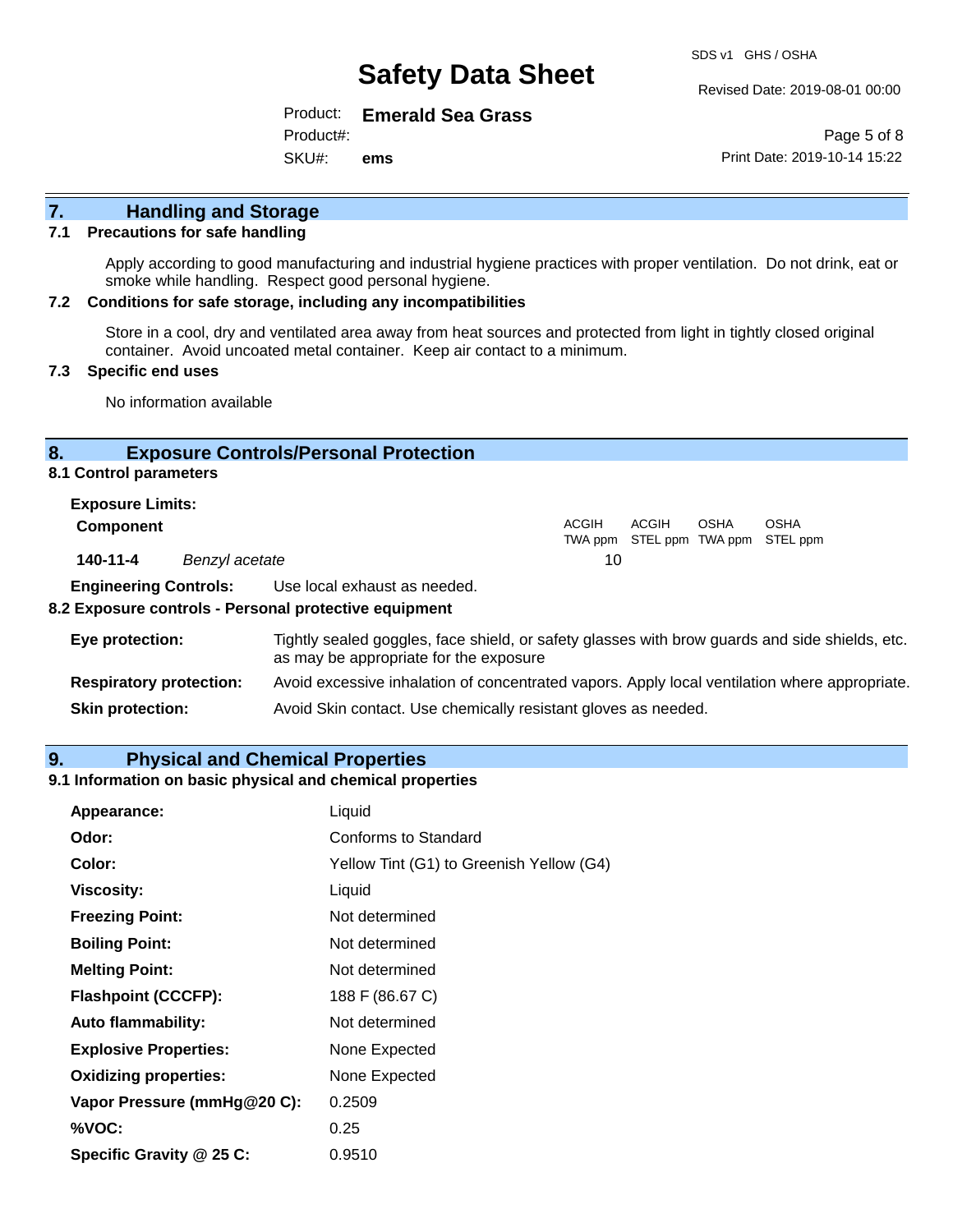### Revised Date: 2019-08-01 00:00

Product: **Emerald Sea Grass** SKU#: Product#: **ems**

Page 6 of 8 Print Date: 2019-10-14 15:22

| Density $@25C$ :         | 0.9480 |
|--------------------------|--------|
| Refractive Index @ 20 C: | 1.4700 |
| Soluble in:              | Oil    |

# **10. Stability and Reactivity**

| 10.1 Reactivity                         | None                                               |
|-----------------------------------------|----------------------------------------------------|
| <b>10.2 Chemical stability</b>          | Stable                                             |
| 10.3 Possibility of hazardous reactions | None known                                         |
| <b>10.4 Conditions to avoid</b>         | None known                                         |
| 10.5 Incompatible materials             | Strong oxidizing agents, strong acids, and alkalis |
| 10.6 Hazardous decomposition products   | None known                                         |

### **11. Toxicological Information**

### **11.1 Toxicological Effects**

Acute Toxicity Estimates (ATEs) based on the individual Ingredient Toxicity Data utilizing the "Additivity Formula"

| Acute toxicity - Oral - (Rat) mg/kg                | (LD50: 3898.2734) May be harmful if swallowed            |
|----------------------------------------------------|----------------------------------------------------------|
| Acute toxicity - Dermal - (Rabbit) mg/kg           | Not classified - the classification criteria are not met |
| Acute toxicity - Inhalation - (Rat) mg/L/4hr       | (LD50: 67.2519) May be harmful if inhaled                |
| <b>Skin corrosion / irritation</b>                 | May be harmful if inhaled                                |
| Serious eye damage / irritation                    | Causes serious eye irritation                            |
| <b>Respiratory sensitization</b>                   | Not classified - the classification criteria are not met |
| <b>Skin sensitization</b>                          | May cause an allergic skin reaction                      |
| <b>Germ cell mutagenicity</b>                      | Not classified - the classification criteria are not met |
| Carcinogenicity                                    | Not classified - the classification criteria are not met |
| <b>Reproductive toxicity</b>                       | Not classified - the classification criteria are not met |
| Specific target organ toxicity - single exposure   | Not classified - the classification criteria are not met |
| Specific target organ toxicity - repeated exposure | Not classified - the classification criteria are not met |
| <b>Aspiration hazard</b>                           | Not classified - the classification criteria are not met |

# **12. Ecological Information**

## **12.1 Toxicity**

| <b>Acute acquatic toxicity</b>     | Not classified - the classification criteria are not met |
|------------------------------------|----------------------------------------------------------|
| <b>Chronic acquatic toxicity</b>   | Toxic to aquatic life with long lasting effects          |
| <b>Toxicity Data on soil</b>       | no data available                                        |
| <b>Toxicity on other organisms</b> | no data available                                        |

**12.2 Persistence and degradability no data available**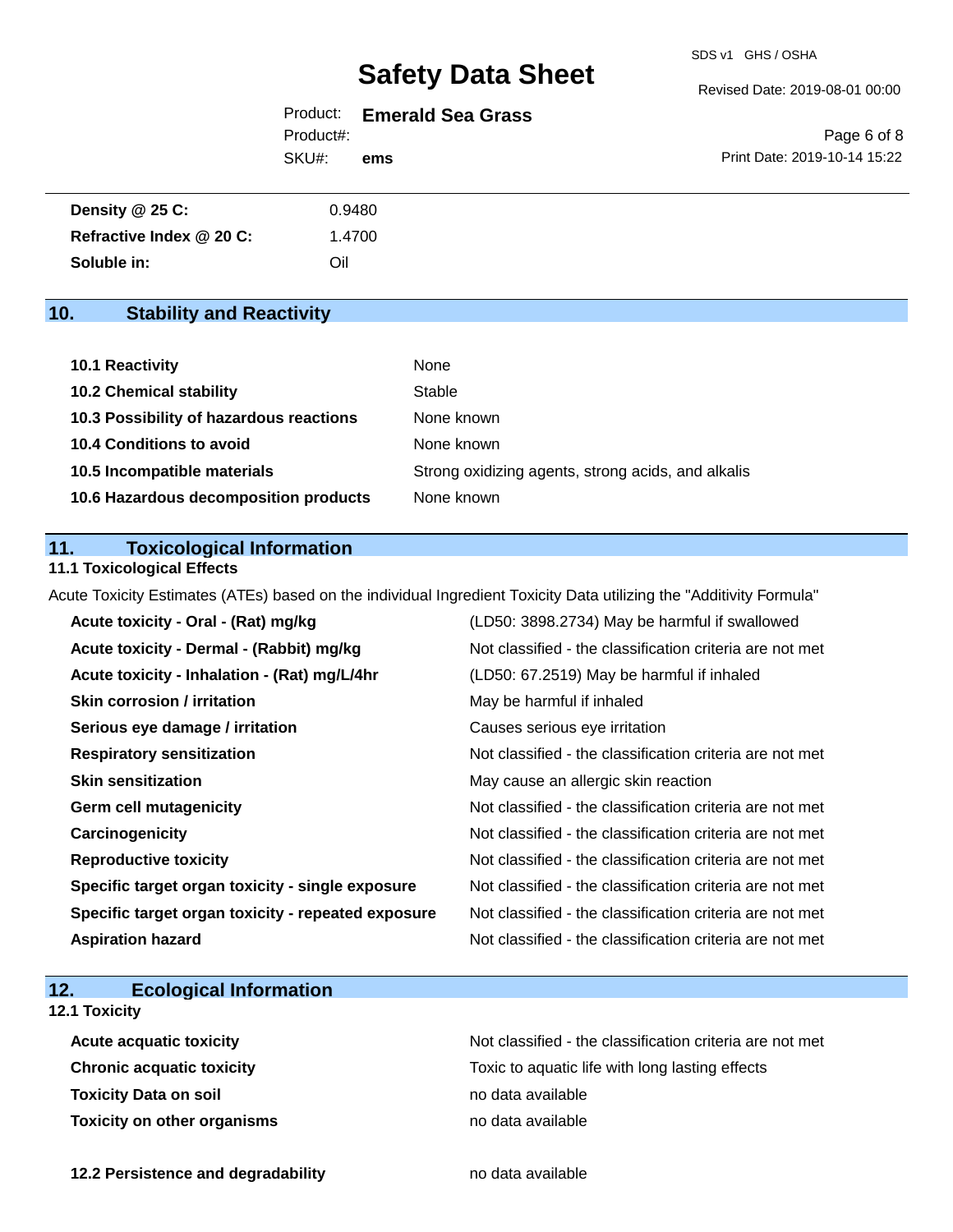SDS v1 GHS / OSHA

Revised Date: 2019-08-01 00:00

| Product: | <b>Emerald Sea Grass</b> |  |  |
|----------|--------------------------|--|--|
|----------|--------------------------|--|--|

Product#:

SKU#: **ems**

|                              | Page 7 of 8 |  |
|------------------------------|-------------|--|
| Print Date: 2019-10-14 15:22 |             |  |

| 12.3 Bioaccumulative potential | no data available |
|--------------------------------|-------------------|
| 12.4 Mobility in soil          | no data available |
| 12.5 Other adverse effects     | no data available |

## **13. Disposal Conditions**

### **13.1 Waste treatment methods**

Do not allow product to reach sewage systems. Dispose of in accordance with all local and national regulations. Send to a licensed waste management company.The product should not be allowed to enter drains, water courses or the soil. Do not contaminate ponds, waterways or ditches with chemical or used container.

## **14. Transport Information**

| <b>Marine Pollutant</b>                                       | Yes. Ingredient of greatest environmental impact:<br>2050-08-0 : (2 - 5 %) : Amyl salicylate |              |                                     |                 |               |
|---------------------------------------------------------------|----------------------------------------------------------------------------------------------|--------------|-------------------------------------|-----------------|---------------|
| <b>Regulator</b>                                              |                                                                                              | <b>Class</b> | <b>Pack Group</b>                   | <b>Sub Risk</b> | UN-nr.        |
| U.S. DOT (Non-Bulk)                                           |                                                                                              |              | Not Regulated - Not Dangerous Goods |                 |               |
| <b>Chemicals NOI</b>                                          |                                                                                              |              |                                     |                 |               |
| <b>ADR/RID (International Road/Rail)</b>                      |                                                                                              |              |                                     |                 |               |
| <b>Environmentally Hazardous</b><br>Substance, Liquid, n.o.s. |                                                                                              | 9            | Ш                                   |                 | <b>UN3082</b> |
| <b>IATA (Air Cargo)</b>                                       |                                                                                              |              |                                     |                 |               |
| <b>Environmentally Hazardous</b><br>Substance, Liquid, n.o.s. |                                                                                              | 9            | Ш                                   |                 | <b>UN3082</b> |
| IMDG (Sea)                                                    |                                                                                              |              |                                     |                 |               |
| <b>Environmentally Hazardous</b><br>Substance, Liquid, n.o.s. |                                                                                              | 9            | Ш                                   |                 | UN3082        |

| <b>TSCA status undetermined</b>                                                                  |  |
|--------------------------------------------------------------------------------------------------|--|
| This product contains NO components of concern.                                                  |  |
|                                                                                                  |  |
| This product contains the following components:                                                  |  |
| beta-Myrcene (Natural Source)                                                                    |  |
| Estragole (Methyl chavicol) (Natural Source)                                                     |  |
|                                                                                                  |  |
| 100.00% of the components are listed or exempt. The following<br>components are NOT on the List: |  |
| Isopropylphenylbutanal                                                                           |  |
| 7-(3-methylbutyl)-1, 5-benzodioxepin-3-one                                                       |  |
| Tetrahydro-4-methyl-2-phenyl-2H-pyran                                                            |  |
|                                                                                                  |  |